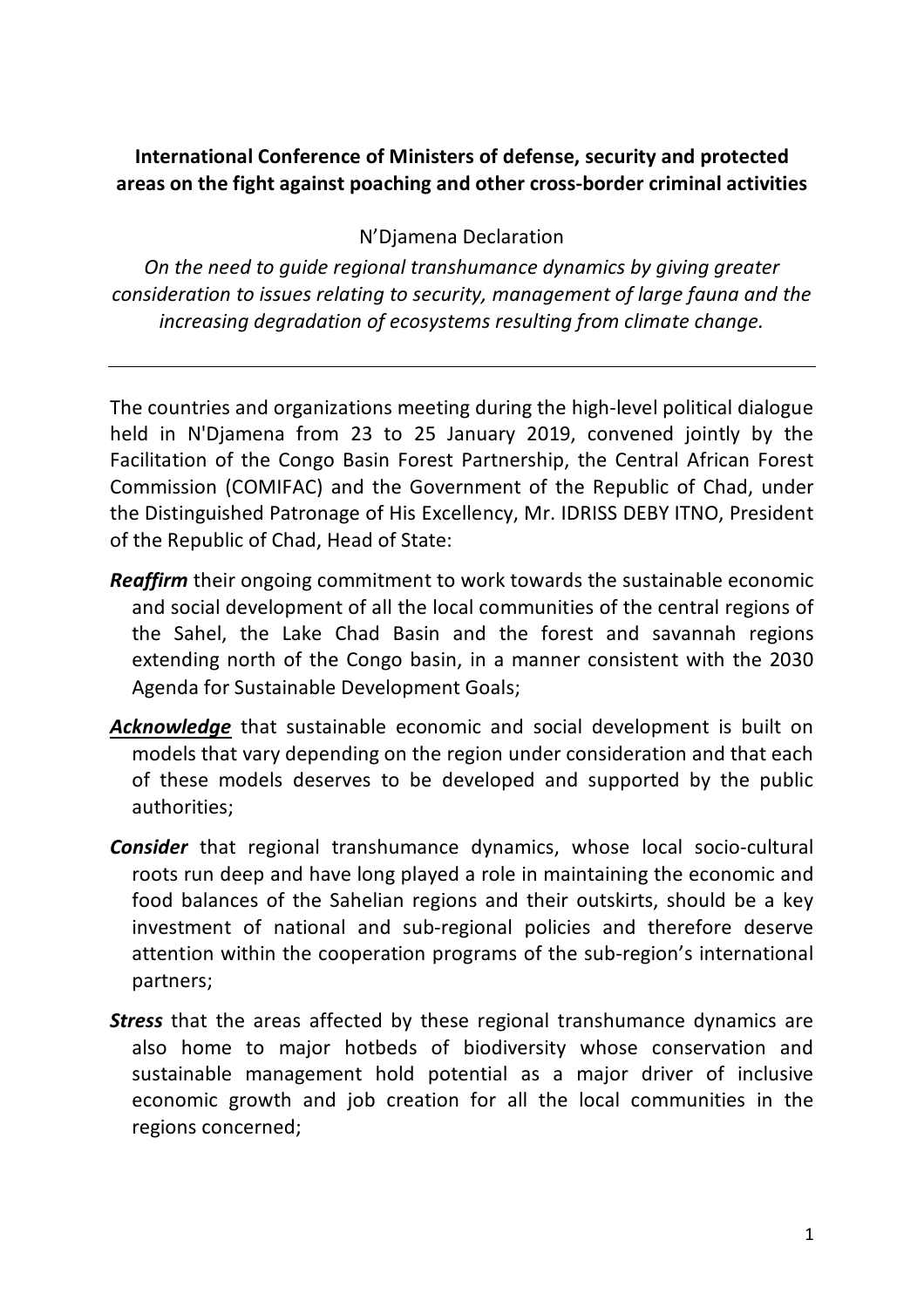## *Note, however, that owing to the cumulative impacts,*

- 1. of climate change which is exacerbating aridity levels in an ever larger part of the main grazing areas in Sahelian regions, leading to the geographical spread of transnational transhumance dynamics southwards;
- 2. of growing financial investments in livestock by local non-pastoralist economic actors, with a resultant increase in transhumant livestock numbers;
- 3. of persistent hotbeds of terrorist instability in several parts of the subregion, which help maintain and promote armed trafficking fueled by the illegal exploitation of natural resources (including large fauna), notably as part of transhumance dynamics, including some which are preyed upon and whose legitimate foundations are threatened;
- 4. of transhumance dynamics between the Sahel region and northern Equatorial Africa that are likely to jeopardize prospects for development, peace and security, and biodiversity conservation in some areas where they are currently not adequately monitored.
- *Undertake* to halt this downward spiral by implementing joint operational strategies based on:
	- 1. The establishment and operationalization of an observatory of crossborder transhumance movements;
	- 2. Implementation of concerted intersectoral initiatives to combat crossborder poaching, notably involving the Ministries of Environment and Forestry, Defense, Agriculture as well as the Ministries of Justice and Internal Affairs;
	- 3. practical and efficient implementation of cross-border anti-poaching agreements (LAB);
	- 4. Information exchange by means of appropriate tools such as Africa-TWIX developed by COMIFAC and TRAFFIC;
	- 5. A stronger role for relevant protected area management units as part of Public-Private Partnership (PPP) models to be established or strengthened, in close collaboration with the relevant State agencies in the countries concerned;
	- 6. Enhanced support for transhumance dynamics, particularly by establishing relevant corridors equipped with beacons and the requisite infrastructure.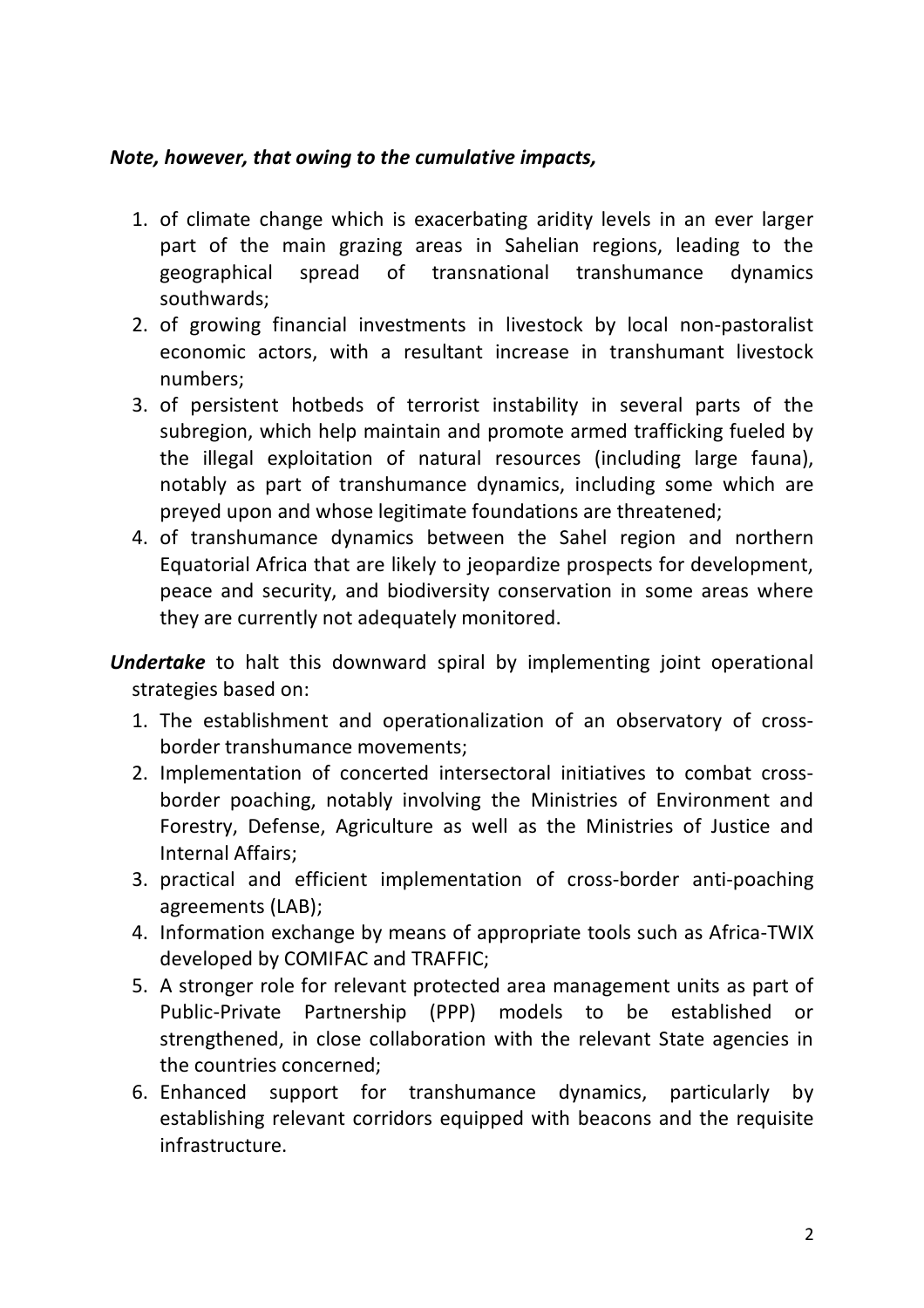*Recall* that the success of these operational strategies will hinge largely on the effective implementation of applicable legal and regulatory frameworks and the establishment of effective governance frameworks in the countries concerned, notably entailing the active involvement of civil society, indigenous peoples, local communities, women stakeholders and youth;

## *Undertake to:*

- **1.** Help establish and operate multi-stakeholder, multi-sectoral platforms at the regional, national and local levels to ensure concerted management of issues relating to transhumance, poaching, protected areas and other cross-border crimes;
- **2.** Establish and secure national and cross-border transhumance corridors;
- **3.** Prioritize management methods that ensure protection and added value of protected areas, especially Public Private Partnerships (PPP);
- **4.** Operationalize agreements on the fight against poaching and concerted management of protected areas and cross-border corridors ;
- **5.** Conduct concerted diplomatic efforts entailing advocacy and awareness raising in poachers' countries of origin and in transit and destination countries for illegal wildlife products;
- **6.** Develop integrated income-generating programs and projects for the benefit of local communities in protected areas and transhumant pastoralists.
- **7.** Hold a consultation to assess the existing conservation services of the States Parties to Agreements involved in the Fight against Poaching (LAB) in order to take steps to address their operational deficiencies especially those relating to intelligence and appropriate responses by specialized anti-poaching units;
- **8.** Conduct studies on economic, social, political and security dynamics to promote better understanding of issues associated with transhumance;
- **9.** Develop an appropriate legal framework to ensure better governance and efficient management of transhumance.

## *Request:*

1. That His Excellency IDRISS DEBY ITNO, President of the Republic of Chad kindly appeal to his peers to organize the third Summit of Heads of State and Government of the COMIFAC countries.